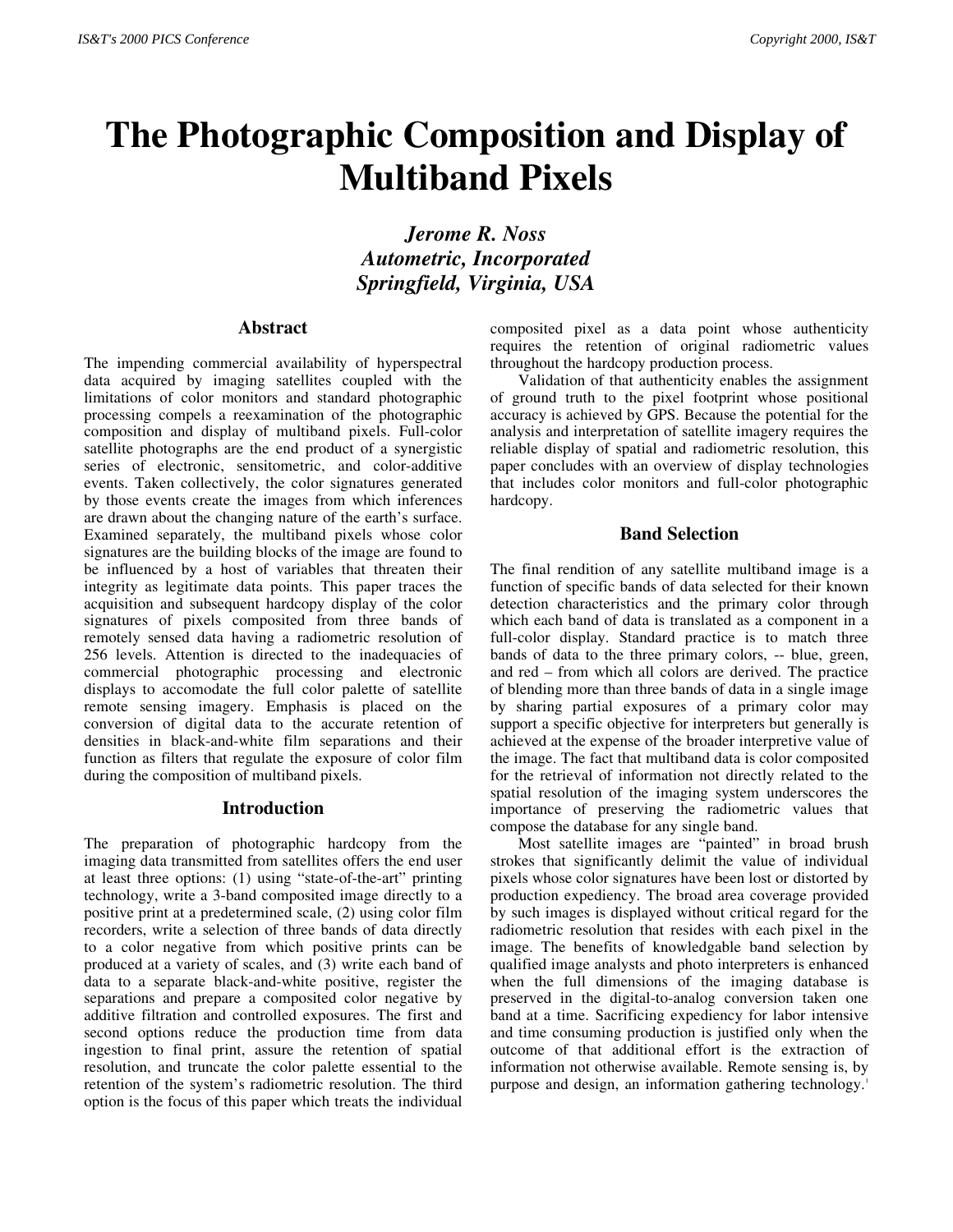Care must be taken that the original intent is not lost in the rush to a rapid turnaround in the production lab.

# **Registration Crosshairs**

Accurate registration of three film separations and the validation of color signatures requires the positioning of crosshairs in each corner of the separation outside of the image area. These crosshairs must occupy precisely the same position in each of the separations. The intersection of the crosshairs must be a single pixel, but to make it easier to find the crosshair during the registration process each arm of the crosshair may be expanded to make it visible to the unaided eye.

The objective of multiband composition from B&W film separations is to preserve the radiometric authenticity of the individual pixels whose color signatures create the satellite image. The significance of that color signature increases with improvements in the spatial resolution of the system because the digital value of the pixel within each band is an average of all the reflected and emitted energy detected by the satellite. As the area covered by each pixel decreases, there is a corresponding decrease in the area of the terrain and the variations of energy that contribute to that average. With every refinement in the spatial resolution of satellite digital images there is a corresponding increase in the quality of the information that resides in the radiometric resolution taken one color signature at a time.

The integrity of a composited pixel is based on the area of the pixel sharing the exposure of all three primary colors compared to the area of the single band pixel measured at the crosshair. Both areas can be measured by appropriate scales in the optical field of sufficiently strong magnifiers. If the area of the composited pixel is at least 51% of the area of a single band pixel, the validity of the color signature is established. Because registration can shift across the face of the image, measurements of the area of the pixel should be taken at each corner of the color negative and reported accordingly. The average values of the four color pixels matter little. Critical image interpretation depends more on the validity of the color signature within a quadrant of the image. If only one quadrant meets the standard for pixel validation, that one quadrant may include the area of interest to the interpreter.

# **B&W Film and Chemistry**

Nearly all imaging satellites are designed with a radiometric resolution of 256 values (0-255). Theoretically, all B&W films have the capability to hold a range of 256 densities which suggests that matching the imaging data from a satellite to the dynamic range of film is readily achievable by any photographic laboratory.<sup>2</sup> In practice, however, the combination of film and chemistry selected by any one lab is but one element in the calibration of the laboratories entire sequence of image processing. There are a seemingly infinite number of film and chemistry

combinations, but only systematic testing will identify the one best combination for production of film separations.

The B&W films used commercially for general photography are processed to a range of values significantly less than what is required for satellite imaging. Even though a general scene might have a luminanace range of 2000 between the deepest shadows and brightest highlights, the pictorial representation of that scene will compress that range to a gray scale of approximately 32 values or five f-stops. Good B&W photography is an abstraction that plays to the psychological response of the viewer. An absolutely faithful reproduction of the original scene is not the objective of the pictorialist. Any attempt to backfit the range of values delivered by an imaging satellite into the standard laboratory procedures of a commercial photo lab will result in a significant loss of imaging data from the end product and a distortion of the small percentage of values that survive.

Preliminary screening of film based on emulsion characteristics must consider the requirements for successful extended range processing and registration. The sensitometric response curves of film include a toe, straight-line, and shoulder traced from the first measureable density above the level of base-plus-fog. Achieving the objective of an extended straight-line portion of the curve that will accomodate 256 discrete density levels, a limitation of the chemical fog associated with extended range processing, and the retention of high resolution and minimal granularity contradicts the normal relationships of film speed, resolution, contrast, and latitude. Generally speaking,

| <b>SLOWER EMULSIONS</b>  | <b>FASTER EMULSIONS</b> |  |
|--------------------------|-------------------------|--|
| <b>HAVE</b>              | <b>HAVE</b>             |  |
| Finer Grain              | Coarser Grain           |  |
| <b>Higher Contrast</b>   | <b>Lower Contrast</b>   |  |
| <b>Higher Resolution</b> | <b>Lower Resolution</b> |  |
| Less Latitude            | Greater Latitude        |  |

Ideally, B&W film separations prepared for the production of multiband satellite images would have an emulsion that combines the highest resolution and finest granularity with the greater latitude and lower contrast that meets the requirement for an extended sensitometric straight-line capable of holding 256 densities. Combine a film speed suited to the extremely short exposure times of film recorders so that the reciprocity limit of the film remains within reach of the calibrated chemistry, processing time, temperature and agitation frequency, would define an emulsion whose characteristics have yet to be published.

The calibration of any laboratory to the production of film separations represents a compromise of all the factors that influence the end product. The effectiveness of that compromise is reflected in the full-color end product and the extent to which the signatures of individual pixels can be validated by objective measurement.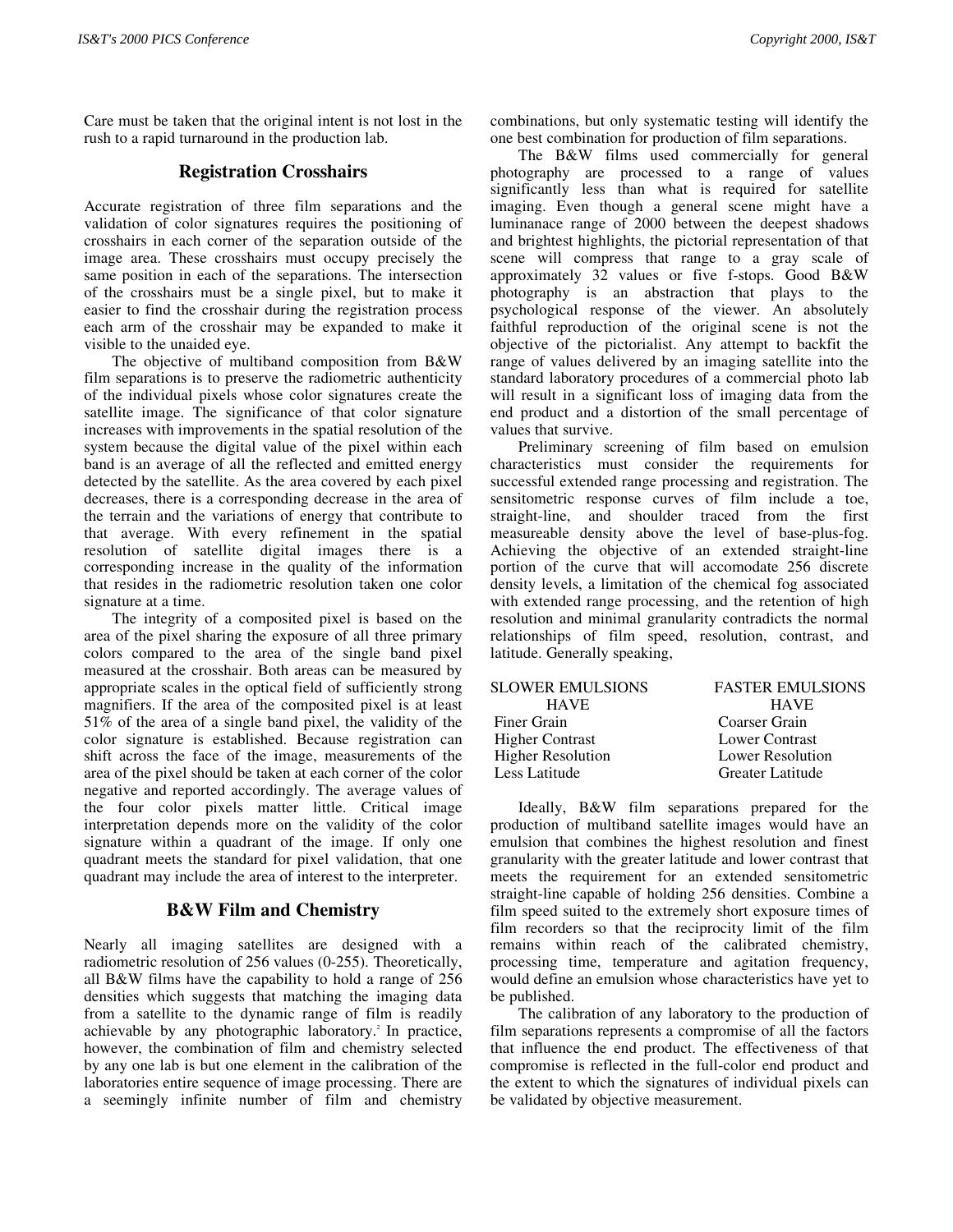Extended range processing should not be confused with the processing procedures that push or extend the effective speed of the film. The objective of the former is to extend the straight-line portion of the sensitometric curve while preserving the intrinsic resolution of the film Push processing is intended to elevate the density range of the negative exposed at several f/stops below its ISO rating. In order to produce a printable negative, chemistry and processing procedures are used that increase granularity and reduce resolution which contradict the objective of extended range processing.

The oldest maxim in photography may be to, "expose for the shadows and develop for the highlights." Exposure times and intensities delivered by film recorders do not allow for any lab procedure that fails to preserve the lowest densities dictated by the radiometric range of 256 values. A digital input value of "1" must yield a measureable density in the separation positive above base-plus-fog. In this case, "exposing for the shadows" is governed by the film recorder, and the density producing energy of the chemical developer must be capable of generating that first significant density. If the extended range processing formula cannot generate that density level, calibration has not been achieved and the dimensions of the color palette will be correspondingly diminished.

Laboratory calibration includes the film recorder and adjustments to its light output in response to the digital values it receives from the database of the image. Adjustments are in the form of algorithms that modify light output to extend the straight-line portion of the curve. If the lower digital values produce densities clustered in the toe, the algorithm is written to 'pull" that portion of the curve into the straight line. If the higher vales are clustered in the shoulder of the curve, the algorithm is adjusted to increase the separation of densities so that the straight line is extended. These lookup tables (LUTs) should be used only after the collective options within the darkroom have been exhausted. Film recorders offering higher light output significantly increase the probability of adequate exposure to the lower digital values. Evenly separated densities at the low end of the scale is the first order of business. The 'highlights" frequently are controlled by reductions in processing time. Because all LUTs are specific to the calibration of individual film recorders with a specific laboratory, the development of effective algorithms are evolutionary and depend upon the reliability of the lab to generate consistent density steps from their film and chemistry combinations.

## **Archival Washing and Drying**

A silver-based image achieves archival permanence by the removal of residual chemistry from the emulsion. Extended film washing times can be substantially reduced by the use of commercial hypo-removing products. Because satellite image film separations are end products as well as pieces in the production puzzle of a color composited negative, archival processing should be a standard practice.

The drying of film separations directly influences the eventual registration and preservation of individual pixels in the first generation color image. Each separation is unique to the band data that produced it. While similar to each of the other bands in terms of the geospatial footprint, a film separation has its own distribution and concentration of the black metallic silver that creates its densities. That distribution of silver can influence the shrinkage of the emulsion during drying. Because no two separations contain the same amount or distribution of silver, variations in the shrinkage of the emulsion directly affects the registration of one separation with another.

Shrinkage is held to a minimum when saturated emulsions are allowed to dry at room temperature. The forced hot air drying provided by film drying cabinets can cause uneven shrinkage and a curl of the film base which further discourages accurate registration. Allowing the separations to dry in a flat position on screens is preferable to suspending the separation from a corner of the image. Even if the gravitational pull on silver suspended in the saturated emulsion is undetectable, the tendency of the suspended film is to produce a curl of the base around the vertical line from the point of suspension. Curl in the film base seriously impairs the successful positioning of one separation over another during registration.

#### **Registration**

Successively punch registering three film separations with micrometric precision necessitates consideration of several factors that influence the process. The film punch hardware designed for graphics production was marginally acceptable when the spatial resolution of the satellite image was 79 meters and the spot size of the film recorder was 50 microns. Five meter data written through a spot size of 12.5 microns requires punch pins of one-sixteenth inch to reduce slippage between separations. Film thickness is also a factor. The thicker the film base the greater the resistance to the penetration of the punch pins with a corresponding increase in the probability of slippage.

Positioning separation #2 over separation #1 is accomplished under magnification at each corner sufficient to clearly define the perfect alignment of the intersection of the crosshairs. If the magnification is too great, the depth-of-field may not allow both crosshairs to be brought into acceptable focus at the same time. Thickness of the film base is also a factor here because it determines the separation of the crosshairs under magnification. When the best possible alignment of the separations has been achieved, both films are punched and separation #2 is replaced by separation #3 while separation #1 remains secured to the film punch base. The process of alignment is repeated after which all three separations are cross-checked to insure that the registration has been successful.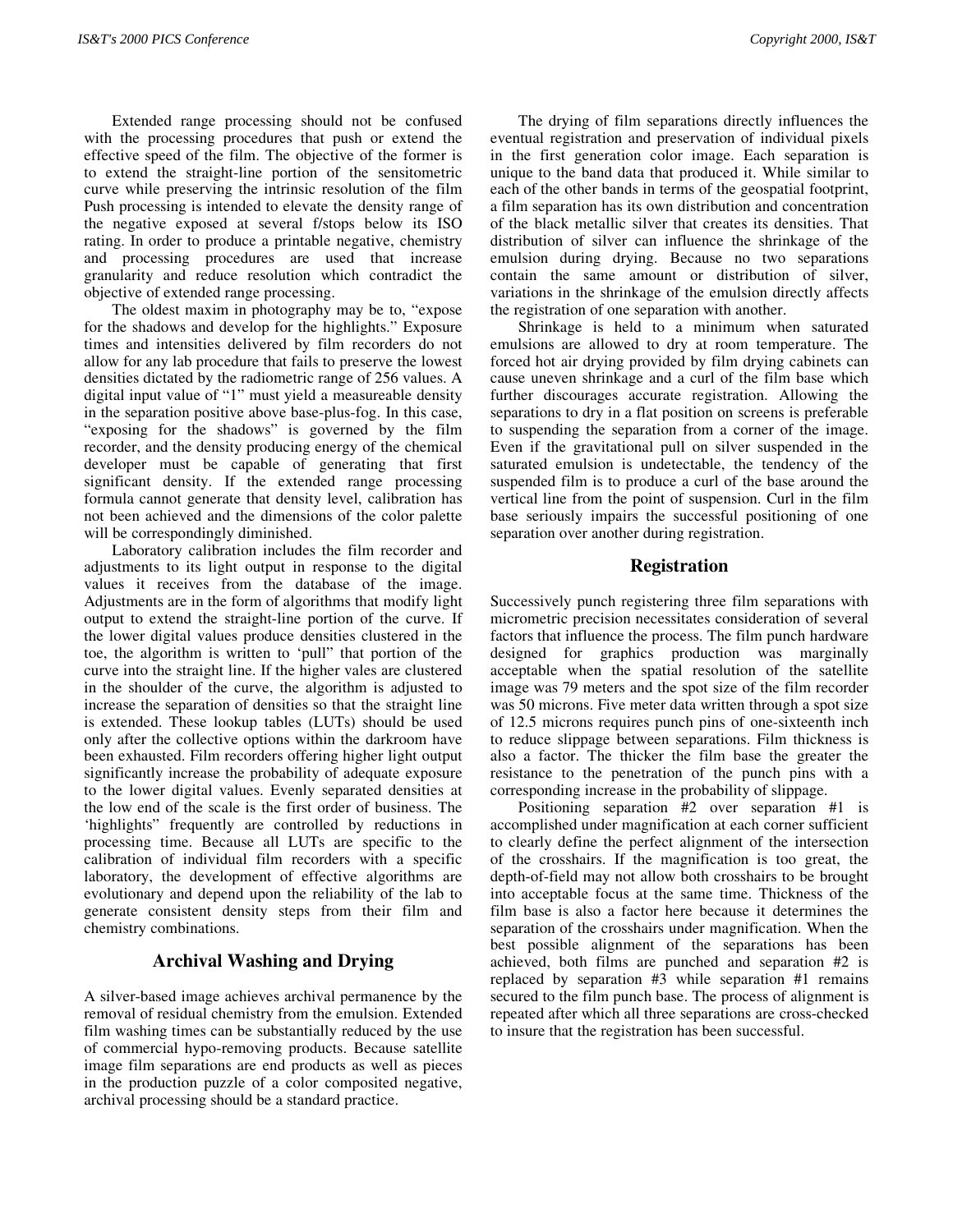# **Color Composition**

Satellite-based film separations are B&W positive images composed of pixels with densities equivalent to the digital values that determined their exposure by a film recorder. If calibration of the film, chemistry, and processing procedure was conducted properly, the density of each pixel in each separation will function as a neutral density filter to regulate the additive exposure of the color negative.

A principal advantage of compositing the color negative from successive exposures through separations is the ability to maintain exposure times within the reciprocity limits of the color negative material.<sup>3</sup> Color film recorders expose each pixel at approximately four tenmillionths of a second which is close to  $1/4000<sup>th</sup>$  of the exposure color film requires to faithfully and predictably record an image. The deficiency is not overcome by what amounts to push-processing in the chemistry of a production processor. Best practice among commercial laboratories that processed satellite images like general photography resulted in a loss of 92% of the satellite's color palette.<sup>4</sup>

There are several combinations of red, green, and blue filters used for making color separations in the graphics industry. Designed for the isolation of primary colors in a full-color image, they serve equally well for the introduction of colors during the composition of a color negative from B&W separations. Two combinations of Kodak Wratten Filters used effectively in the production of satellite images are:

| 29 Red   | 25 Red                   |
|----------|--------------------------|
| 61 Green | 58 Green                 |
| 47 Blue  | $47B$ Blue. <sup>5</sup> |

Filter selection and proper exposure times are part of the calibration procedure that assures high quality images.

Photographic technologists tasked with the preparation of color negatives from B&W separations tend to develop their own routines for the shuffling of color negative stock, film separations matched to appropriate filters, cover sheets for vacuum frames, and the exposure times established by preliminary testing. Accurate color compositing requires a neutral light source to avoid introducing any shift in the color balance during the sequential exposures. Cold light works well if the intensity is adequate to the exposure requirement, but nearly any neutral light source will serve if it meets the compositing requirement.

## **Color Film Processing**

The inability of commercial photo labs to process satellite image film separations without essential calibration does not extend to the processing of the composited color negatives prepared from those separations. Commercial color labs survive in a highly competitive business environement when they meet the needs of demanding

professional photographers working with large format equipment. If the satellite imaging lab cannot justify a quality controlled E6 line because of limited production, they are advised to work with a local lab serving the professional photographic community. Turnaround times may be no longer than a few hours and should be factored into the announced delivery time to the end user.

## **Display Technologies**

Electronic display technology refers to the full range of color monitors including LCD, RGB, CRT, and the Wide Gamut RGBs coming off the drawing boards. Most of these are delivered in screen sizes from 13" to 21" and are viewed as tabletop displays supporting a variety of computer configurations. Image analysts working with satellite imagery may never see a hardcopy of the scenes they work with depending, instead, on the range of colors delivered by their particular screen. The consistency of colors varies from screen to screen according to the age of the monitor, the operating temperatures, and the quality of the phosphors.

The range of colors that can be perceived by human vision significantly exceeds the color range delivered by the best of electronic monitors.<sup>8</sup> For most work this presents no problem. Like the film designed for general photography, color monitors are designed to meet the requirements of general color graphics including the creative talents of professional artists. For satellite imagery with a palette of over 16 million colors, the problem lies with the color shortfall of electronic displays. Measured against the area of the CIE chart showing the range of human color perception, electronic monitors achieve the following:

| LCD ------------------------ 24%   |  |
|------------------------------------|--|
| RGB -------------------------- 27% |  |
| CRT -------------------------- 34% |  |
| WGRGB --------------------- 59%    |  |

The color palette of satellite imagery approximates the dimensions of human color perception. When a satellite image is color composited from film separations to preserve the radiometric resolution delivered by the satellite, that resolution is never displayed by electronic monitors.

Photographic hardcopy can be prepared as a paper print or a transparency from the first generation color negative. Prints predominate for their convenience of usage and generally lower cost. Maximum resolution is delivered by the transparency which is the product of choice for the more demanding interpretive tasks. Light transmitted through a film base will discriminate subtleties that cannot be detected by light that travels first through the emulsion of the paper print, is reflected from the white paper base,